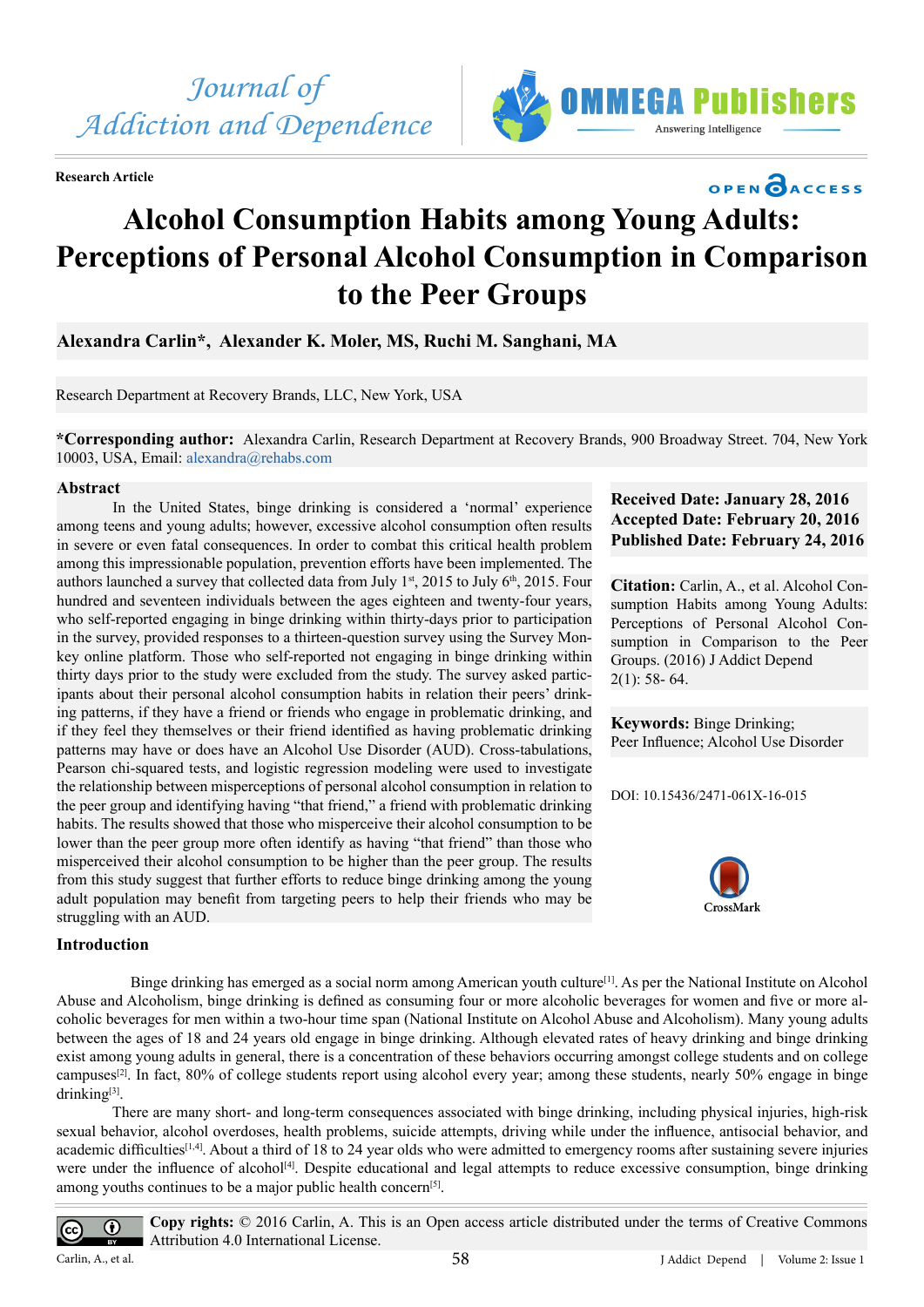

A majority of the investigations surrounding youth binge drinking culture have focused on the catalysts behind these behaviors. Many theories and a majority of current research indicate that youth binge drinking culture is likely created and perpetuated through social norms. When individuals possess personal ideations about others' behaviors, beliefs, and attitudes, social norms are formed. The perception of others' quantity and frequency of drinking (descriptive norms) and the perception of others' acceptance of drinking and representation of the peer group's moral standing (injunctive norms) come together to create an individual's ideation of social norm[s\[6\]](#page-6-5). Social Learning Perspective suggests that acceptable and supported behaviors concerning alcohol consumption are demonstrated and subsequently learned through peer drinking behavior. Furthermore, excessive drinking among youth may be learned through close social interactions with drinking peers $[4]$ .

Perceptions and learned behaviors from peers translate into one's personal behavioral patterns and belief system: existing literature suggests that perceived support of others for drinking is consistently associated with personal alcohol use<sup>[6]</sup>. The adoption of normative perceptions raises issues when students overestimate other students' alcohol consumption rates and embrace misinformed social norms. As a result, students may end up conforming to inaccurate and elevated drinking levels[3].

Due to an overestimation of their peers' alcohol consumption, most students consider their drinking habits and approval of alcohol use to be less than their peers. The disconnect between one's own alcohol consumption and attitude with others' is a phenomenon called Self-Other Discrepancy<sup>[7]</sup>. Due to this Self-Other Discrepancy, individuals are at increased odds of remembering highly noticeable behavior in others, such as drunkenness<sup>[8]</sup>.

In this study, the authors investigated young adults' perceptions of their own alcohol consumption in relation to that of their peers. Students and non-students between the ages of 18 and 24 who reported engaging in binge drinking within the past 30 days were surveyed. Participants were queried about their personal drinking habits and perception of their alcohol consumption in relation to their peers. In addition, individuals were asked whether or not they had "that friend" or "those friends": a person or group of individuals who they felt consumed alcohol more excessively than most of the peer group members, and frequently became more intoxicated, ill, incoherent, and/or pressured others to drink. Those who identified as having "that friend" or "those friends" were asked a follow-up question about whether or not they felt that the individual or individuals have or may have an Alcohol Use Disorder (AUD). Individuals often overestimate their peers' drinking habits, resulting in a misperception of their relative alcohol consumption, and additionally have an increased likelihood to notice others' high-risk drinking habits rather than their own. Due to these likelihoods, the authors hypothesized that those who perceived their alcohol consumption to be less than their peer group's but report drinking equal or higher amounts than their cohorts would have increased odds of having "that friend." Conversely, those who perceived their alcohol consumption to be greater than that of their peers but report drinking equal or less amounts to their cohorts would be less likely to believe that they have "that friend."

# **Methods**

# **Survey Design**

A 13-question survey was created using SurveyMonkey's online platform. The survey targeted individuals between the ages of 18 and 24 who have engaged in binge drinking (National Institute on Alcohol Abuse and Alcoholism) within 30-days prior to survey participation. The survey instrument was comprised of eleven multiple choice questions, two of which are contingency questions; one open ended question, and one five-point Likert item question. Respondents were asked to identify their age, sex, current student status, and monthly alcohol consumption, as well as evaluate their alcohol consumption in relation to their peers. Respondents were also asked to indicate if they have a peer with problematic drinking, and if they perceive themselves or their peers, whom they identified as having problematic drinking, as having an AUD.

#### **Sample Selection**

Data collection occurred between July 1, 2015 and July 6, 2015. Respondents were recruited via SurveyMonkey Audience. SurveyMonkey Audience is a product that provides researchers with targeted, representative sample populations. Respondents were indirectly compensated; SurveyMonkey makes a charitable micro-contribution for each completed survey (SurveyMonkey Audience).

The survey fielded 1,474 responses. Respondents who self-identified as not engaging in binge drinking were disqualified from the study. 417 responses were collected from individuals fitting the sample parameters and meeting 100% completion threshold on relevant questions; these responses constituted the data used in analyses.

#### **Analytical Approach**

Analyses utilized STATA/IC 13.1<sup>[9]</sup>. This study's key independent variable was created by evaluating how the respondent's self-reported perception of his or her relative drinking measured against his or her self-evaluation of alcohol consumption -'drinks consumed per month'- compared to his or her peer group's mean 'drinks consumed per month'. A peer group was defined as the respondent's student status (student or non-student) and gender. The four peer groups are: male students, female students, male non-students, and female non-students. Each respondent's 'drinks consumed per month' was calculated by multiplying the respondent's number of drinking sessions per month by number of drinks consumed in an average session. The respondent was defined as drinking the same as his or her peers if the respondent's 'drinks consumed per month' fell within one day's worth of drinks (mean divided by 30.42) on either side of the respective peer group's mean 'drinks consumed per month'. The respondent drank less or more if he or she had consumption outside of the lower or upper bounds of this range, respectively. This result was compared to the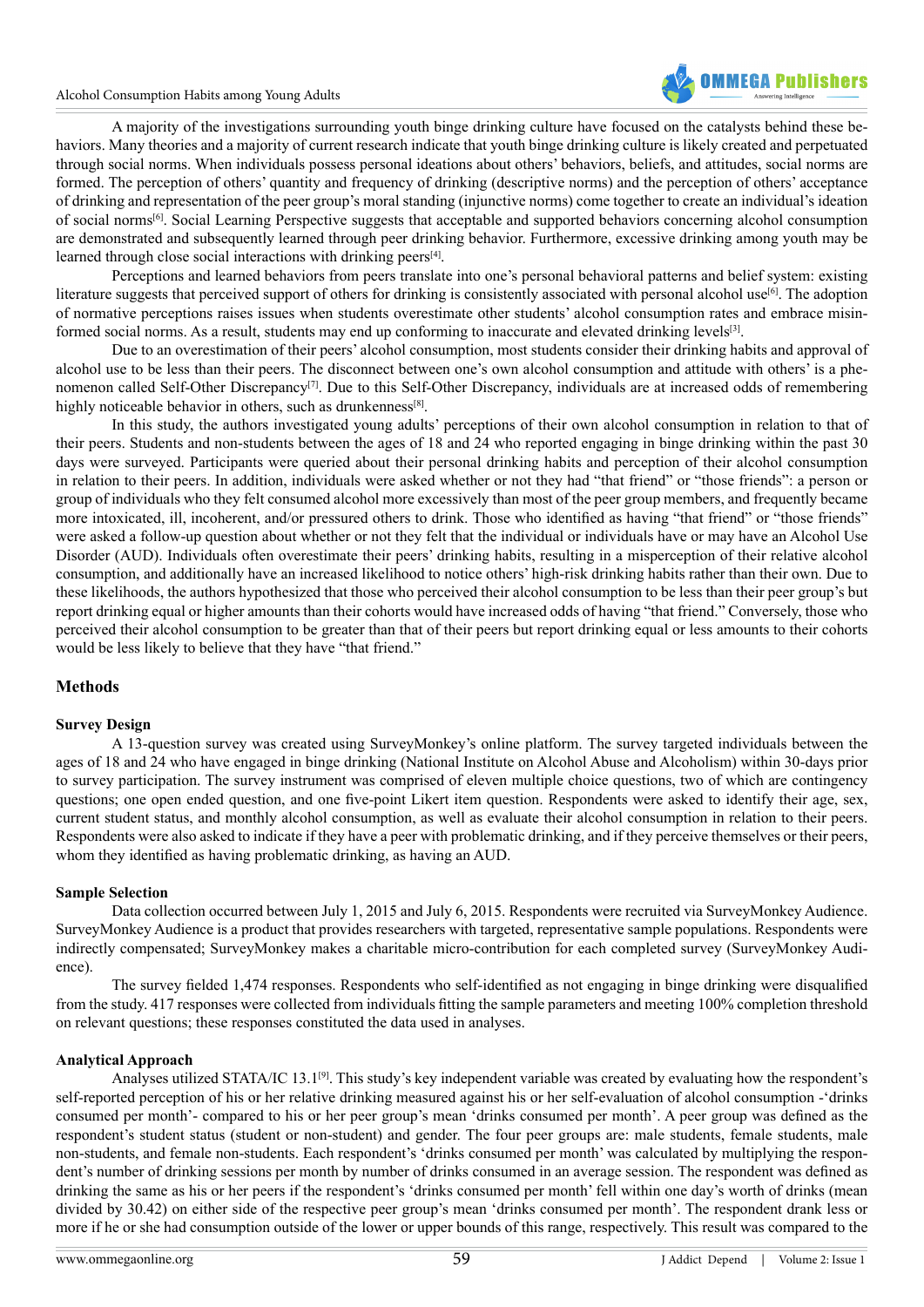

Alcohol Consumption Habits among Young Adults

respondent's self-reported perception of his or her relative drinks consumed per month (i.e. did the respondent report drinking less, the same, or more than his or her peers) to determine if the respondent misperceived his or her perception of relative drinks consumed per month. (Appendix 1). Cross-tabulations, Pearson chi-squared tests, and logistic regression modeling were used to create descriptive statistics and test the hypothesis.

| "Consistency of self-perception" group | Self-reported perception of consumption<br>relative to peers | Self-reported monthly consumption compared<br>to peer group mean consumption |  |
|----------------------------------------|--------------------------------------------------------------|------------------------------------------------------------------------------|--|
| Misperception (low)                    | Consume less                                                 | Within "same" range                                                          |  |
| Misperception (low)                    | Consume less                                                 | Above "same" range                                                           |  |
| Misperception (low)                    | Consume same                                                 | Above "same" range                                                           |  |
| Consistent perception                  | Consume less                                                 | Below "same" range                                                           |  |
| Consistent perception                  | Consume same                                                 | Within "same" range                                                          |  |
| Consistent perception                  | Consume more                                                 | Above "same" range                                                           |  |
| Misperception (high)                   | Consume same                                                 | Below "same" range                                                           |  |
| Misperception (high)                   | Consume more                                                 | Below "same" range                                                           |  |
| Misperception (high)                   | Consume more                                                 | Within "same" range                                                          |  |

**Appendix 1:** Construction of "consistency of self-perception" groups.

# **Results**

#### **Descriptive**

55.40% (n = 231) of respondents were female. 54.68% (n = 228) of respondents were non-students. Female students comprised the largest peer group (30.94%,  $n = 129$ ), followed by female non-students (24.64%,  $n = 102$ ), male students (23.74%,  $n = 99$ ). and male non-students (20.86%, n= 87). Respondents reported a mean consumption of 37.16 drinks per month. Male non-students had the highest monthly mean consumption (51.70 drinks per month), while female non-students had the lowest mean consumption, at 30.80 drinks per month. Female students and male students consumed 33.31 and 35.99 drinks per month, respectively. (Table 1).

| Peer Group    | <b>Distribution</b><br>of groups | <b>Mean monthly</b><br>consumption | Perception of alcohol consumption rela-<br>tive to peers chi2(6) = 12.9776, p = 0.043 |                 | <b>Consistency of consumption perception</b><br>chi2(6) = 9.4416, $p = 0.150$ |                               |                          |                                |
|---------------|----------------------------------|------------------------------------|---------------------------------------------------------------------------------------|-----------------|-------------------------------------------------------------------------------|-------------------------------|--------------------------|--------------------------------|
|               |                                  |                                    | Consume<br><b>less</b>                                                                | Consume<br>same | Consume<br>more                                                               | <b>Misperception</b><br>(Low) | Consistent<br>perception | <b>Misperception</b><br>(High) |
| Female        | 102                              | 30.8039                            | 58                                                                                    | 29              | 15                                                                            | 21                            | 60                       | 21                             |
| non-student   | 24.46%                           |                                    | 56.86%                                                                                | 28.43%          | 14.71%                                                                        | 20.59%                        | 58.82%                   | 20.59%                         |
| Female        | 129                              | 33.3101                            | 59                                                                                    | 51              | 19                                                                            | 29                            | 63                       | 37                             |
| student       | 30.94%                           |                                    | 45.74%                                                                                | 39.53%          | 14.73%                                                                        | 22.48%                        | 48.84%                   | 28.68%                         |
| Male          | 87                               | 51.7011                            | 30                                                                                    | 42              | 15                                                                            | 16                            | 40                       | 31                             |
| non-student   | 20.86%                           |                                    | 34.48%                                                                                | 48.28%          | 17.24%                                                                        | 18.39%                        | 45.98%                   | 35.63%                         |
| Male stu-     | 99                               | 35.9495                            | 49                                                                                    | 30              | 20                                                                            | 28                            | 50                       | 21                             |
| dent          | 23.74%                           |                                    | 49.49%                                                                                | 30.30%          | 20.20%                                                                        | 28.28%                        | 50.51%                   | 21.21%                         |
| <b>Totals</b> | 417                              | 37.16                              | 196<br>47.00%                                                                         | 152<br>36.45%   | 69<br>16.55%                                                                  | 94<br>22.54%                  | 213<br>51.08%            | 110<br>26.38%                  |

**Table 1**: Descriptive statistics; frequency distribution for each peer group and whole sample for group frequency, mean monthly consumption, perception of alcohol consumption relative to peers¸ and consistency of consumption perception. Percentages by row for categorical variables

Respondents primarily reported consuming less alcohol than their peers (47.00%, n = 196); 36.45% (n = 152) reported consuming the same amount and  $16.55\%$  ( $n = 69$ ) reported consuming more than their peers. Of the four peer groups, male students had the highest frequency (20.20%,  $n = 20$ ) of believing they consume more alcohol than their peers; conversely, female non-students had the lowest frequency (14.71%,  $n = 15$ ). 17.24% ( $n = 15$ ) of male non-students and 14.73% ( $n = 19$ ) of female students reported consuming more than their peers. Female non-students had the highest frequency (56.86%,  $n = 58$ ) of reporting consumption less than their peers, while male non-students had the lowest frequency  $(34.48\%, n = 30)$ . 49.49%  $(n = 49)$  of male students and 45.74%  $(n = 59)$  of female students reported consuming less than their peers. There was a statistically significant difference between these groups and their self-perception of their alcohol consumption relative to their peers (chi2(6) = 12.9776, p = 0.043). (Table 1).

Self-evaluations of alcohol consumption by  $51.08\%$  (n = 213) of respondents were consistent with self-reported peer group consumption. 22.54% ( $n = 94$ ) of respondents had a misperception of consumption below the peer group's mean range and 26.38%  $(n = 110)$  of respondents had a misperception of consumption above the peer group's mean range. The evaluations conducted by female non-students were most frequently consistent with those of their cohort (58.82%,  $n = 60$ ), while those evaluations conducted by male non-students were least frequently consistent with their peer group  $(45.98\% \text{ n} = 40)$ . 50.51% ( $\text{n} = 50$ ) of male students and 48.84% ( $n = 63$ ) of female students had consistent perceptions. Male non-students most frequently (35.63%,  $n = 31$ ) had mispercep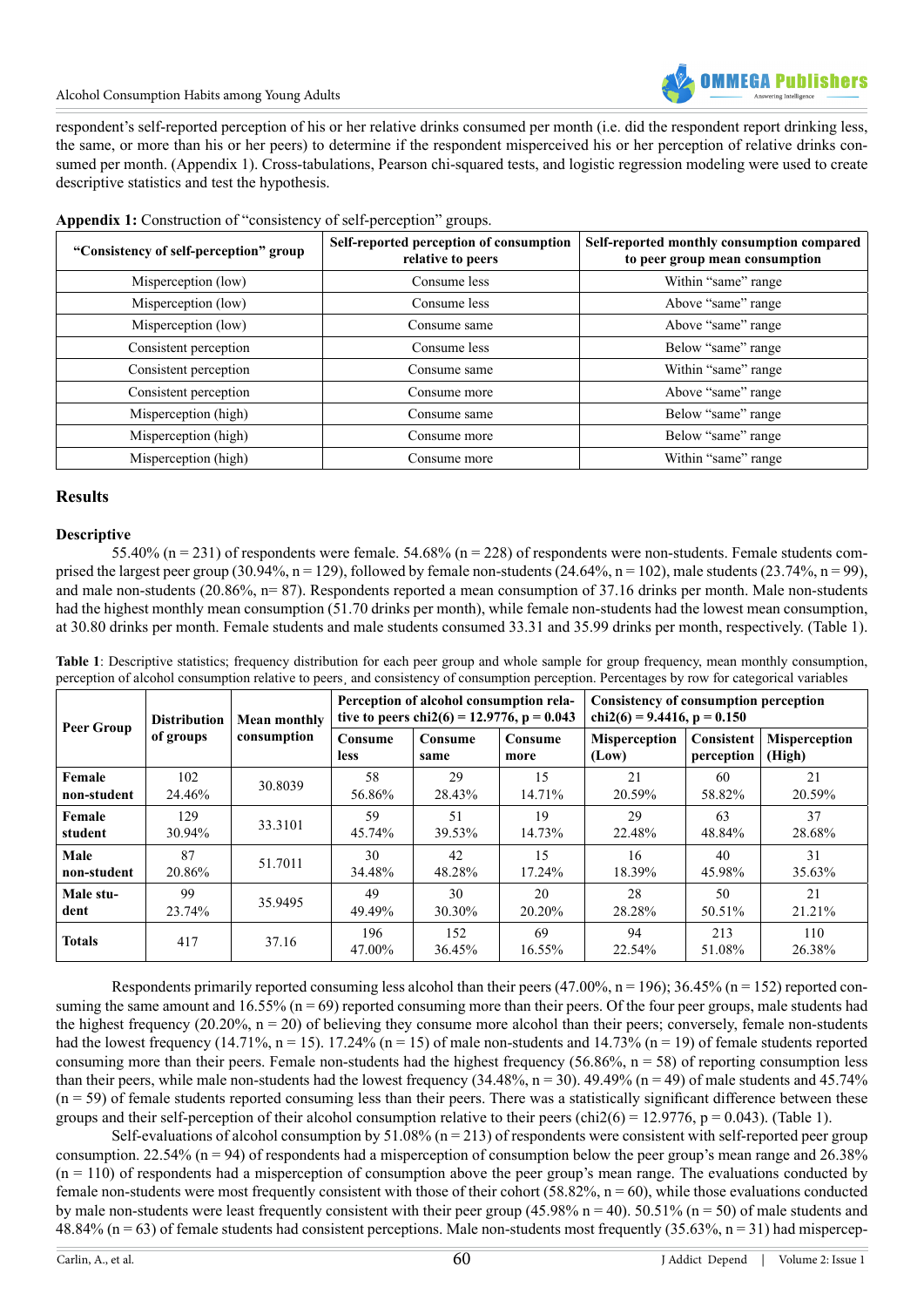tions above the mean consumption range, followed by female students (28.68%,  $n = 37$ ), male students (21.21%,  $n = 21$ ), and female non-students (20.59%,  $n = 21$ ). Male students most frequently (28.28%,  $n = 28$ ) had misperceptions below the mean consumption range, followed by female students (22.48%,  $n = 29$ ), female non-students (20.59%,  $n = 21$ ), and male non-students (18.39%,  $n =$ 16). However, there was not a statistically significant difference between these groups (chi2(6) = 9.4416, p = 0.150). (Table 1).

57.55%  $(n = 240)$  of respondents believed they have "that friend" or "those friends" who consume alcohol more excessively and/or display erratic or uncharacteristic behaviors while intoxicated. Female students most frequently (66.67%,  $n = 86$ ) reported a belief that they have "that friend" or "those friends", while male non-students least frequently  $(48.28\%, n = 42)$  reported a belief that they have "that friend". There was a statistically significant difference across these groups (chi2(3) = 8.9259, p = 0.030). Of the respondents that believed they have "that friend", 59.17% (n = 142) believed "that friend' has an AUD. Female non-students most frequently  $(66.04\%, n = 35)$  reported the belief that "that friend" has an AUD while male non-students reported this belief least frequently (50.00%,  $n = 21$ ). Comparatively, only 10.07% ( $n = 42$ ) of respondents reported that they, personally, believed they may have an AUD. 5.75% (n = 5) of male non-students,  $10.78\%$  (n = 11) of female non-students,  $10.85\%$  (n = 14) of female students, and 12.12% ( $n = 12$ ) of male students reported their possible AUD. (Table 2).

| Peer Group          | Having "that friend"<br>chi2(3) = 8.9259, p = $0.030$ |                          | Believing "that friend" has an AUD<br>chi2(3) = 2.6144, $p = 0.455$ |                                          | Respondent believes he or she has an AUD<br>chi2(3) = 2.3996, p = 0.494 |                                      |  |
|---------------------|-------------------------------------------------------|--------------------------|---------------------------------------------------------------------|------------------------------------------|-------------------------------------------------------------------------|--------------------------------------|--|
|                     | Do not have<br>"that friend"                          | Do have "that<br>friend" | Does not believe "that<br>friend" has AUD                           | <b>Believes "that</b><br>friend" has AUD | Does not believe he<br>or she has an AUD                                | Does believe he or<br>she has an AUD |  |
| Female              | 49                                                    | 53                       | 18                                                                  | 35                                       | 91                                                                      | 11                                   |  |
| non-student         | 48.04%                                                | 51.96%                   | 33.96%                                                              | 66.04%                                   | 89.22%                                                                  | 10.78%                               |  |
| Female<br>student   | 43                                                    | 86                       | 34                                                                  | 52                                       | 115                                                                     | 14                                   |  |
|                     | 33.33%                                                | 66.67%                   | 39.53%                                                              | 60.47%                                   | 89.15%                                                                  | 10.85%                               |  |
| Male<br>non-student | 45                                                    | 42                       | 21                                                                  | 21                                       | 82                                                                      | 5                                    |  |
|                     | 51.72%                                                | 48.28%                   | 50.00%                                                              | 50.00%                                   | 94.25%                                                                  | 5.75%                                |  |
| Male student        | 40                                                    | 59                       | 25                                                                  | 34                                       | 87                                                                      | 12                                   |  |
|                     | 40.40%                                                | 59.60%                   | 42.37%                                                              | 57.63%                                   | 87.88%                                                                  | 12.12%                               |  |
| <b>Totals</b>       | 177                                                   | 240                      | 98                                                                  | 142                                      | 375                                                                     | 42                                   |  |
|                     | 42.45%                                                | 57.55%                   | 40.83%                                                              | 59.17%                                   | 89.93%                                                                  | 10.07%                               |  |

**Table 2:** Descriptive statistics; frequency distribution for each peer group and whole sample for believing [respondent] has an AUD, having "that friend", and believing "that friend" has an AUD. Percentages by row for categorical variables

Pearson chi2 tests and a logistic regression model were used to investigate the authors' hypothesis. There was a statistically significant (chi2(2) = 13.6731, p = 0.001) difference between the three "consistency of self-perception" groups and distribution across "having 'that friend'" or not. The majority,  $64.89\%$  ( $n = 61$ ), of respondents who misperceived (low) their consumption relative to that of their peer group believe they have "that friend". Conversely,  $42.73\%$  (n = 47) of individuals who misperceived (high) consumption level than those of their peer group reported having "that friend".  $61.97\%$  (n = 132) of respondents that had a consistent perception reported having "that friend". (Table 3)

**Table 3**: Cross tabulation of accuracy of consumption perception and having "that friend', percentages by row. Chi2(2) = 13.6731, p = 0.001

| <b>Consistency of Consumption Perception</b> | Don't Have "That Friend" | Do Have "That Friend" |
|----------------------------------------------|--------------------------|-----------------------|
| <b>Misperception (low)</b>                   | 33<br>35.11%             | 61<br>64.89%          |
| <b>Consistent perception</b>                 | 81<br>38.03%             | 132<br>61.97%         |
| <b>Misperception (high)</b>                  | 63<br>57.27%             | 47<br>42.73%          |
| <b>Total</b>                                 | 177<br>42.25%            | 240<br>57.55%         |

Logistic regression models suggested that a respondent's self-perception is related to the odds of the respondent reporting having "that friend" or not. Specifically, compared to respondents who misperceived their monthly consumption below their peer group, respondents whose consumption was misperceived above their peer group have statistically significant (OR:  $0.402$ , p = 0.002) decreased odds of believing they have "that friend', when adjusting for *peer group*. Likelihood ratio tests, paired with the results from chi2 tests above, demonstrated the appropriateness of including *peer group*. (Table 4)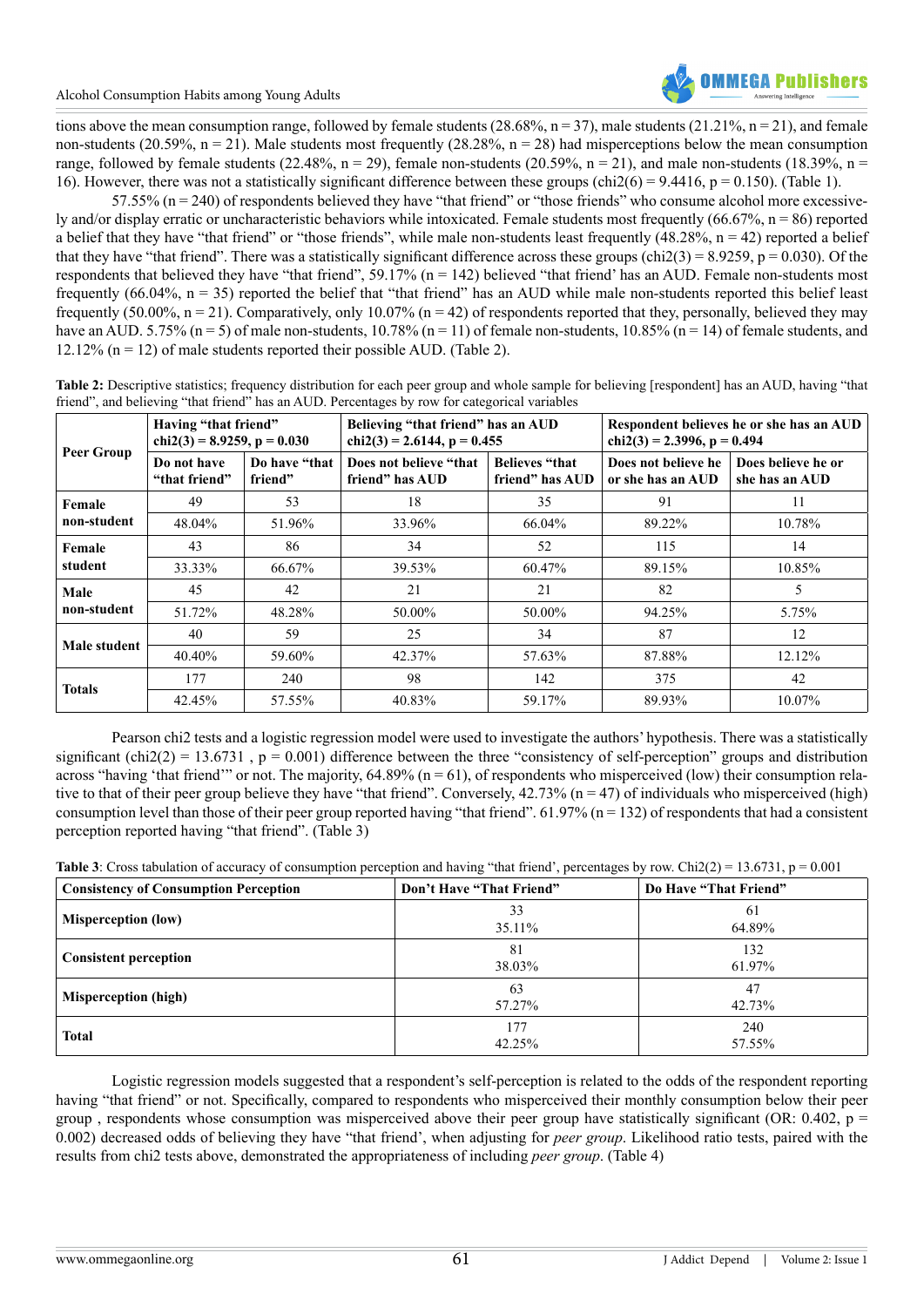

**Table 4:** Logistic Regression of having "that friend," on accuracy on consumption perception, controlling for peer group.

|                                                                                      | <b>Odds Ratio</b>                            | <b>Standard Error</b> | p     | 95% Interval  |  |  |  |  |
|--------------------------------------------------------------------------------------|----------------------------------------------|-----------------------|-------|---------------|--|--|--|--|
| <b>Consistency of Consumption Perception</b>                                         |                                              |                       |       |               |  |  |  |  |
| -Misperception (low)                                                                 | Reference                                    |                       |       |               |  |  |  |  |
| -Consistent perception                                                               | 0.91                                         | 0.24                  | 0.707 | $0.54 - 1.51$ |  |  |  |  |
| -Misperception (high)                                                                | 0.40                                         | 0.12                  | 0.002 | $0.23 - 0.72$ |  |  |  |  |
| <b>Peer Group</b>                                                                    |                                              |                       |       |               |  |  |  |  |
| -Female non-student                                                                  | Reference                                    |                       |       |               |  |  |  |  |
| -Female student                                                                      | 2.02                                         | 0.56                  | 0.012 | 1.17-3.49     |  |  |  |  |
| -Male non-student                                                                    | 0.97                                         | 0.29                  | 0.929 | $0.54 - 1.75$ |  |  |  |  |
| -Male student                                                                        | 1.37                                         | 0.40                  | 0.274 | $0.78 - 2.42$ |  |  |  |  |
| _cons                                                                                | 1.38                                         | 0.39                  | 0.254 | $0.79 - 2.39$ |  |  |  |  |
| Likelihood ratio test of A (consistency) nested in B (consistency<br>$+$ peer group) | LR chi2(3) = $9.03$<br>$prob > chi2 = 0.289$ |                       |       |               |  |  |  |  |

# **Discussion**

The findings of the current study indicated that past research illustrating the consistent norm misperceptions held by many young adults may not always be the case. Prior studies have shown that individuals often hold misperceptions regarding their personal drinking habits and opinions in comparison to their peers' alcohol consumption and opinions. According to existing literature, it would have been assumed that a majority of the participants self-report their own alcohol consumption rates to be less than those of their peers, while self-reporting rates of alcohol consumption equal or more than their peers. However, more than half of the participants' perceived alcohol consumption habits were consistent with those of their peer group, and approximately 23% of respondents quantified their alcohol consumption to be less than that of their peers. Furthermore, findings indicate that those who misperceived their peers' alcohol consumption to be greater than their own had increased odds of having "that friend" than those who misperceive their peers' alcohol consumption to be less than their own. In addition, results show that a majority of those who identified having "that friend" consider him or her to possibly or definitely have an AUD. The results of the present study illustrated young adults' current perceptions and opinions toward binge drinking; these insights have major implications for present and potential efforts in reducing the amount of high-risk drinking taking place among the American youth population.

The common presence of binge drinking among young adults, especially college students, can be heavily attributed to peer influence; both cross-sectional and longitudinal studies have demonstrated the direct impact peers have on individual drinking<sup>[10]</sup>. Individuals acquire the information needed to construct norms about peers from three primary sources: observable behaviors, direct and indirect communications, and knowledge of the self<sup>[7]</sup>. Observable behaviors provide the most overt information about others but are also vulnerable to fundamental attribution error, which is the propensity of people to view others' behavior at a given time or in a certain situation as reflective of a dispositional trait. Peers can influence an individual's alcohol use both directly and indirectly. Direct influences are explicit efforts to get someone to drink, which may be polite signals or conspicuous commands. Indirect influences are sourced from peers' actions that inadvertently illustrate what is acceptable, including modeling and perceived norms<sup>[6]</sup>. Knowledge of one's self is susceptible to the false consensus effect, which is when a person thinks that sources of information come together in an additive fashion, thus potentially leading to incorrect estimates of others' behaviors and beliefs[7].

These influences from peers come together and construct individuals' descriptive and injunctive norms about their peers alcohol consumption. However, individuals often misperceive these norms, and inaccurately assess the frequency and amount of alcohol use of their peers, or how socially acceptable binge drinking is McAlaney et al.,[8]. Students act according to the perceived group normality, not their own personal view: a student will match their drinking habits with their perceptions of what other students do and approve of (i.e. perceived descriptive and injunctive norms). Therefore, if a student perceives others as approving of and engaging in heavy drinking, that student is more likely to have greater, and in turn unhealthy, alcohol consumption habits<sup>[6]</sup>. The current thresholds for what is considered to be an unhealthy consumption of alcohol has been debated; however, research has shown that the five-drink threshold can be considered "clearly dangerous for the drinker and for society"[\[11\].](#page-6-10) High-risk alcohol consumption, such as binge drinking, has been associated with negative consequences both physically and socially<sup>[12]</sup>. Those who engage in excessive alcohol consumption are at increased risk of sexual and physical assault, accidents, crime, aggression, health problems, and academic struggles $[4,12]$ .

Current efforts to lessen high-risk drinking patterns among college students and the general young adult population have focused on correcting misperceptions. Students most often perceive themselves as drinking less and being less approving of drinking than their peers due to an overestimation of descriptive and injunctive norms[7]. An emerging method of prevention and intervention to high-risk alcohol consumption among the young adult population is the Social Norms Approach, which challenges the misunderstandings around peer alcohol use and beliefs about drinking. Through various outlets, such as marketing and media campaigns, the approach aims to confront misperception by emphasizing the actual alcohol consumption and norm<sup>[8]</sup>. The current efforts put forth through the Social Norms Approach are promising<sup>[6]</sup> but may not be utilizing the very influential impact peers have on individuals or the ability of peers to more easily identify issues in others than themselves.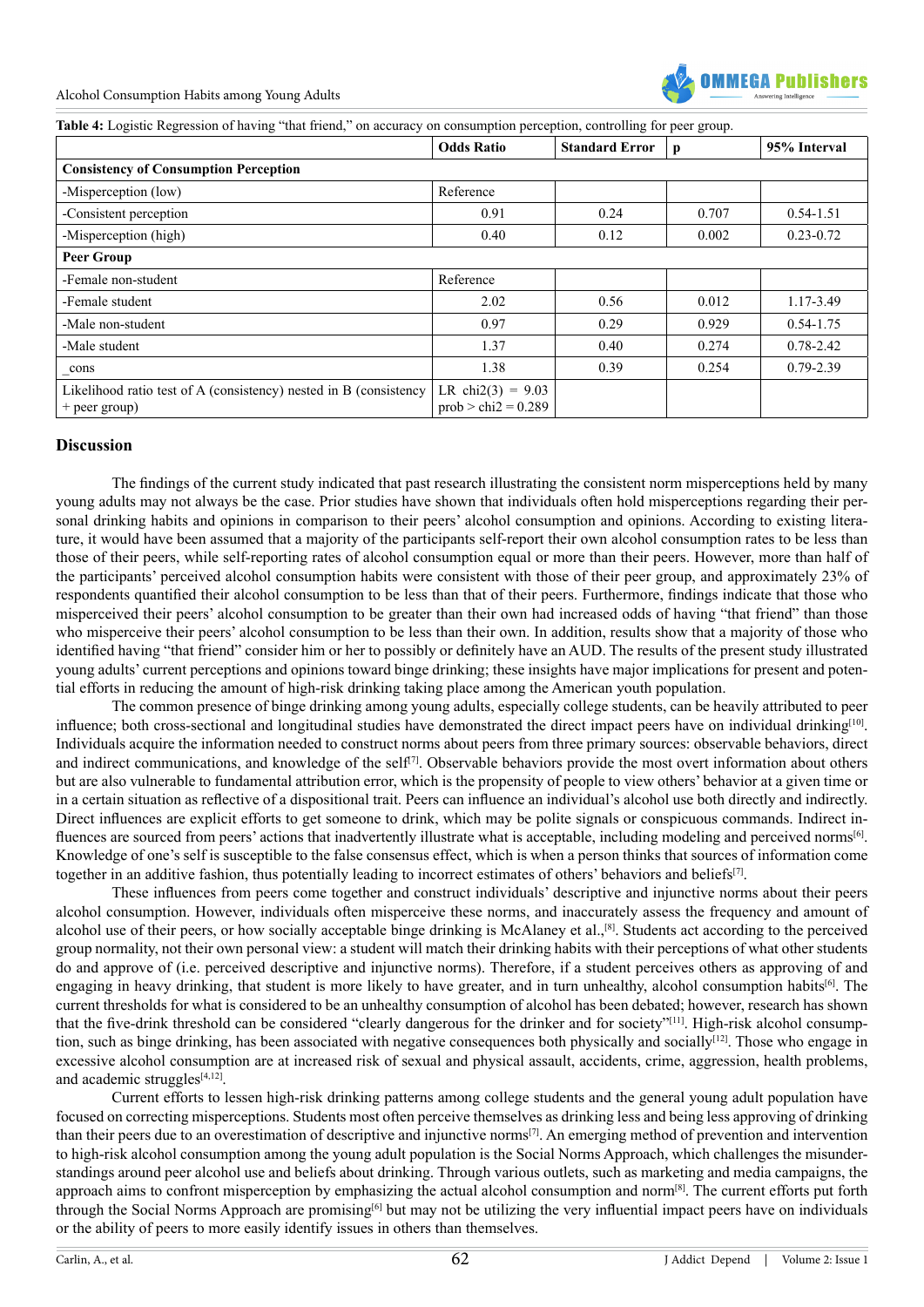#### Alcohol Consumption Habits among Young Adults



The negative consequences of binge drinking illuminate the urgent need for an overall reduction of these harmful drinking habits among the young adult population. Though the Social Norms Approach has demonstrated efficacy in lessening the volume of alcohol consumed by young adults, there may be additional strategies for reducing drinking that are being overlooked. The Social Norms Approach focuses on adjusting an individual's perception of their peers and therein themselves in relation to their peers, in turn aiming to reduce one's own alcohol use. This has proven to be an effective method<sup>[6]</sup>; however, this sole focus on one's self may be overlooking the direct and indirect influence peers have on drinking patterns and the potential impact peers may have on changing drinking patterns. In addition, our results indicate that individuals may not be misperceiving their alcohol consumption as dramatically and as frequently as past research as shown. Therefore, individuals may not be misperceiving their own drinking as severely or as frequently as is theorized.

Given that the majority of the survey participants who reported having "that friend" felt as though he or she may have or does have an AUD, the peer audience is potentially a useful target in efforts to encourage those who are struggling with an AUD to seek the help they need. Individuals are more likely to perceive issues or problems in others' drinking habits than in their own consumption, whether that be due to self-other discrepancies, memory biases, or misperceptions<sup>[8]</sup>. In addition, peer influence significantly induces and sustains alcohol use in college students; peers' direct and indirect influence contributes to an individual's drinking habits<sup>[7]</sup>. The present study not only demonstrates that individuals are likely to view a friend or friends as behaving more recklessly than themselves with alcohol, but also that a majority of these individuals view "that friend" or "those friends" as definitely or potentially having an AUD. Due to the major influence peers have and their ability to detect drinking problems in others, peers and friends of those struggling with an AUD may be the best sources to get help for those who need it. The various efforts used with the Social Norms Approach to correct misperceptions, such as social media campaigns [8], marketing tactics and individualized feedback systems might be useful techniques to reach the peer populations and friend groups of those struggling with an AUD. Emphasizing peer influences and the ability of peers to identify potential AUD risks in individuals in mass outreach efforts could have a positive impact on lessening the binge drinking culture and securing help for those struggling with an AUD

A limitation to this study was the assumption that the sample serves as a representative substitution for each respondent's peer group. For instance, a respondent could consume less than his peers, and report such, but still consume more than the mean, thus his consumption relative to his peers would be skewed. Future studies could benefit from investigating how friends and peers who believe someone may have or does have an AUD would go about finding that friend helps. Finding outlets and methods that are most comfortable for this population to find their peers the proper resources is crucial in constructively using peers' perceptions and influence to administer the help needed at a large scale, and to overall lessen binge drinking.

# **Conclusion**

High risk drinking patterns, such as binge drinking, are very prevalent among the young adult population. Due to the dangers and risks that excessive alcohol consumption can induce, it is critical that efforts to reduce these drinking habits are implemented<sup>[12]</sup>. Binge drinking is often times enacted and perpetuated through peer influence (National Institute on Alcohol Abuse and Alcoholism). Additionally, existing literature shows that young adults frequently overestimate their peers' drinking habits, thus creating a misinformed norm and, in turn, misperceiving their own alcohol consumption to be less than the group norm $^{[7]}$ . Current efforts, such as the promising Social Norms Approach, attempt to lessen binge drinking among the young adult population by correcting misperceptions about one's own alcohol consumption in comparison to the peer groups'<sup>[8]</sup>. This study found that most of the participants assessed their alcohol consumption in relation to their peer to be consistent with the alcohol consumption of the peer group. Furthermore, the findings that over half the participants who identified as having "that friend" or "those friends" to whom frequently engage in problematic drinking at a more elevated level than the rest of the peer group may have or does have an AUD has major implications for possible future efforts to reduce binge drinking among the young adult population. The effects peer influence have on an individual's drinking habits, both on inception and perpetuation, in combination with the ability of a peer to detect problematic drinking and potential for an AUD in others can be utilized in campaigns and other forms of public education to reduce binge drinking and get those who may be struggling with an AUD the help they need.

# **Acknowledgement**

The authors wish to acknowledge Jeff Smith, Abhilash Patel, and Melanie Haber for their support of this publication; Delaney Renker and Hannah Newman for their insight and contributions in the early stages of this project; and Ryan Eisenacher for her editorial contributions.

# **Disclosure and Ethics**

This study was financially supported by Recovery Brands LLC., an independent subsidiary of AAC Holdings, for-profit public entity operating in the addiction space. All respondents gave written consent to participate in the survey and have their de-identified results used in publications and reporting.

# **Author Contributions**

AC and RS designed the survey instrument and collected the data. AKM analyzed the data. AC conducted the review of literature. All authors contributed to the manuscript's construction. All authors agree with the manuscript's results and conclusions. All authors reviewed and approved of the final manuscript.